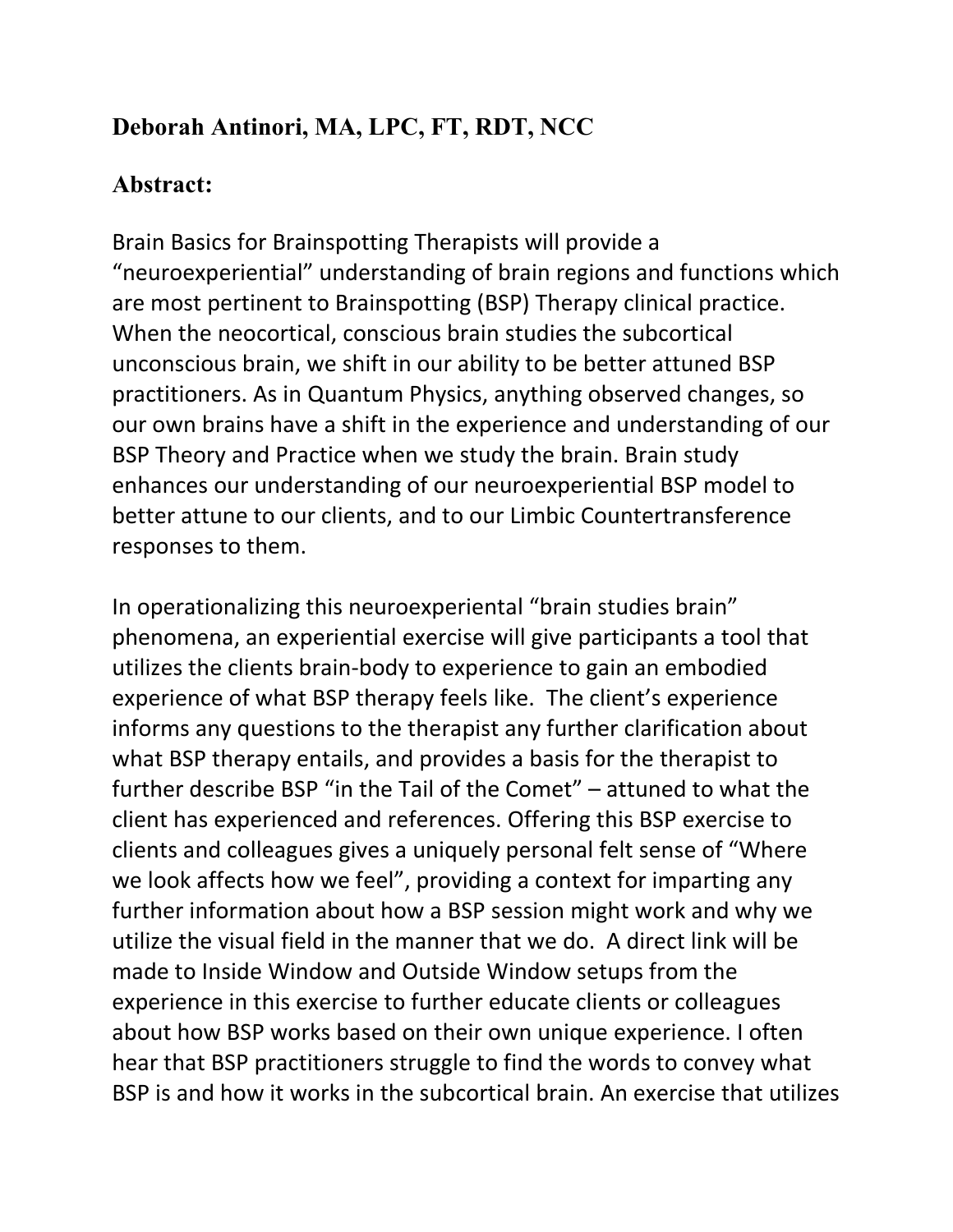the very parts of the brain we are trying to speak about is highly effective in having the client's own brain-body system educate them about how BSP works.

Damir del Monte's teachings regarding regulating and non-regulating (or less effective) brain areas will be discussed as neurobiological reasons to W.A.I.T and to be in the Tail of the Comet when the client is on a Brainspot. An understanding of Frank Corrigan's theory of the relevance of the midbrain Superior Colliculus for orienting to and initiating full (or significant) resolution of trauma assists our attunement to the client who is processing on the relevant eye position based on "where they looked affected how they felt".

Additionally, the following will be discussed in lecture, PowerPoint and Q& A: Brain terminology and function deepens a neuro-informed way of practicing BSP Therapy with clients. Terms relating to location (i.e. dorsal, ventral, lateral, medial, rostral, caudal, etc.) and specific initialized location descriptors (vmPFC, dlPFC, vmPO, etc) are important for understanding what specific area in the brain is being discussed and what its function is. Further brain "geography" will include the lobes of the brain and basic functions associated with them. Brain views will be shown (i.e. sagittal and coronal views) for correct orientation to a portion of a brain show in a diagram. The brain's evolutionarily dictated organization from survival to homeostasis helps us to understand how the "D's" of the DSM are erroneous – they are not "disorders", but rather survival responses based on an individual's orientation to original threat and trauma . Interoception, exteroception and neuroception will be discussed to deepen practitioners awareness of the multiplicity of the brain-body experience and why we would intervene only minimally once the client is on a Brainspot .

## **Brief Agenda:**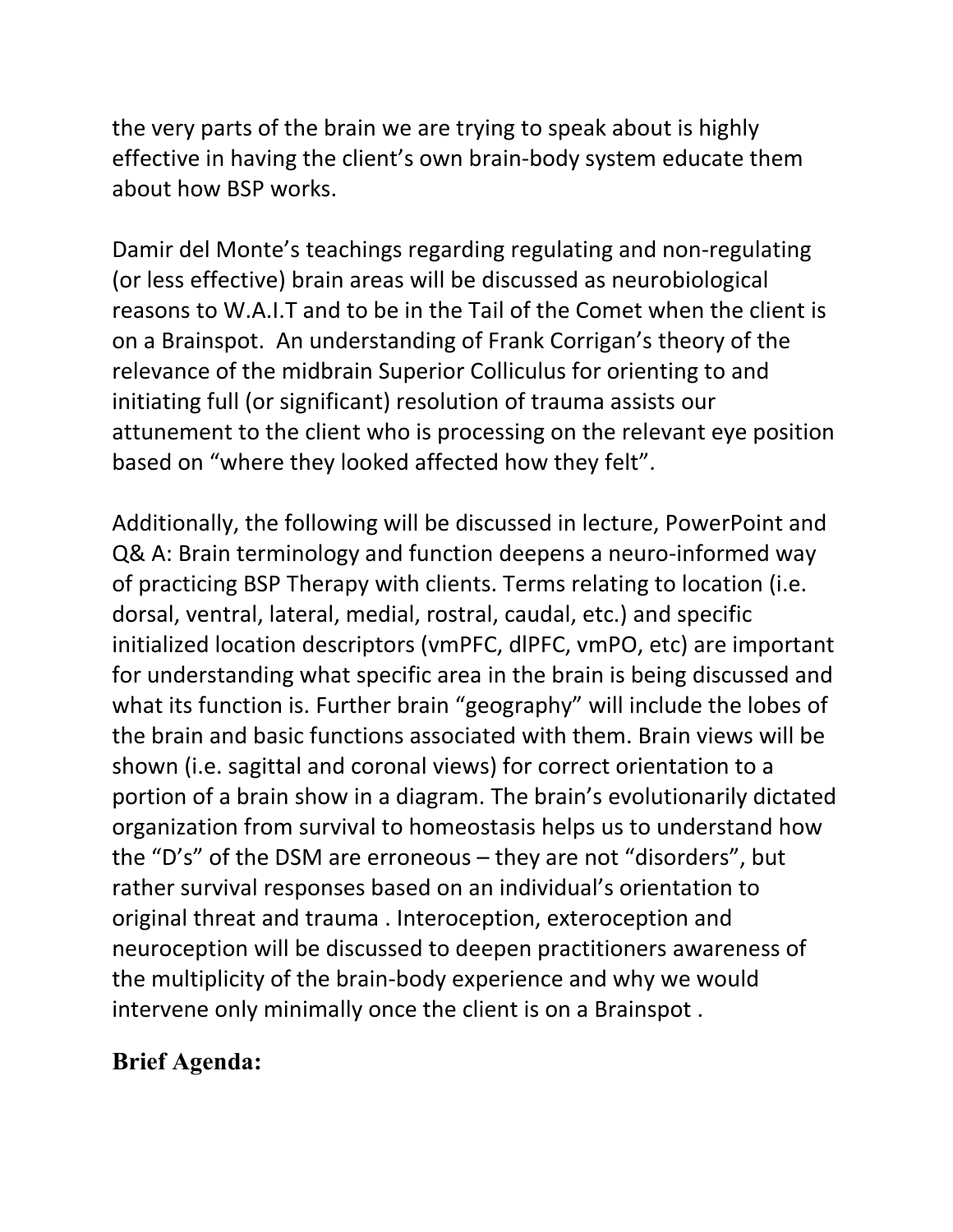An exploration of both Frank Corrigan's Superior Colliculus, "First Repsonder to Orienting", in the midbrain; and Damir del Monte's regulating areas of the brain, agranular isocortex and parts of the allocortex, will focus on our current theories of how Brainspotting (BSP) may work in the brain. An experiential exercise will give a model for introducing BSP to a client or explaining to a colleague. Brain basics functionally and anatomically will include descriptors for location (dorsal, lateral, medial, etc) and their initialized versions for further location specificity (dlPFC, vmPFC, etc) for clarity regarding brain area locations and function. The brain's evolutionarily dictated triage of survival, then homeostasis and restoration will be discussed with a focus on relevance to BSP sessions with clients.

## **References:**

 Badenoch, B. (2008). *Being a Brain-Wise Therapist*. New York, NY: W.W. Norton & Co., Inc.

Badenoch, B. (2018). *The Heart of Trauma: Healing the Embodied Brain in the Context of Relationships (Norton Series on Interpersonal Neurobiology)*, W.W. Norton & Co., NY, NY.

Corrigan, F. and Grand, D., 2013. Brainspotting: recruiting the midbrain for accessing and healing sensorimotor memories of traumatic activation. Medical Hypotheses, 80(6); 759-66.

Craig, A.D. (Bud), 2015. How Do You Feel? An Interoceptive Moment with Your Neurobiological Self, Princeton University Press, Princeton, NJ.

del Monte, D., 2016, 2017. Stress, Trauma and Pain in Brain and Body, 2-day seminar (and video post-seminar, at www.lecturio.de) Amsterdam, NL.

Grand, D., 2018. Brainspotting Training Phase 1 Manual, BTI, New York.